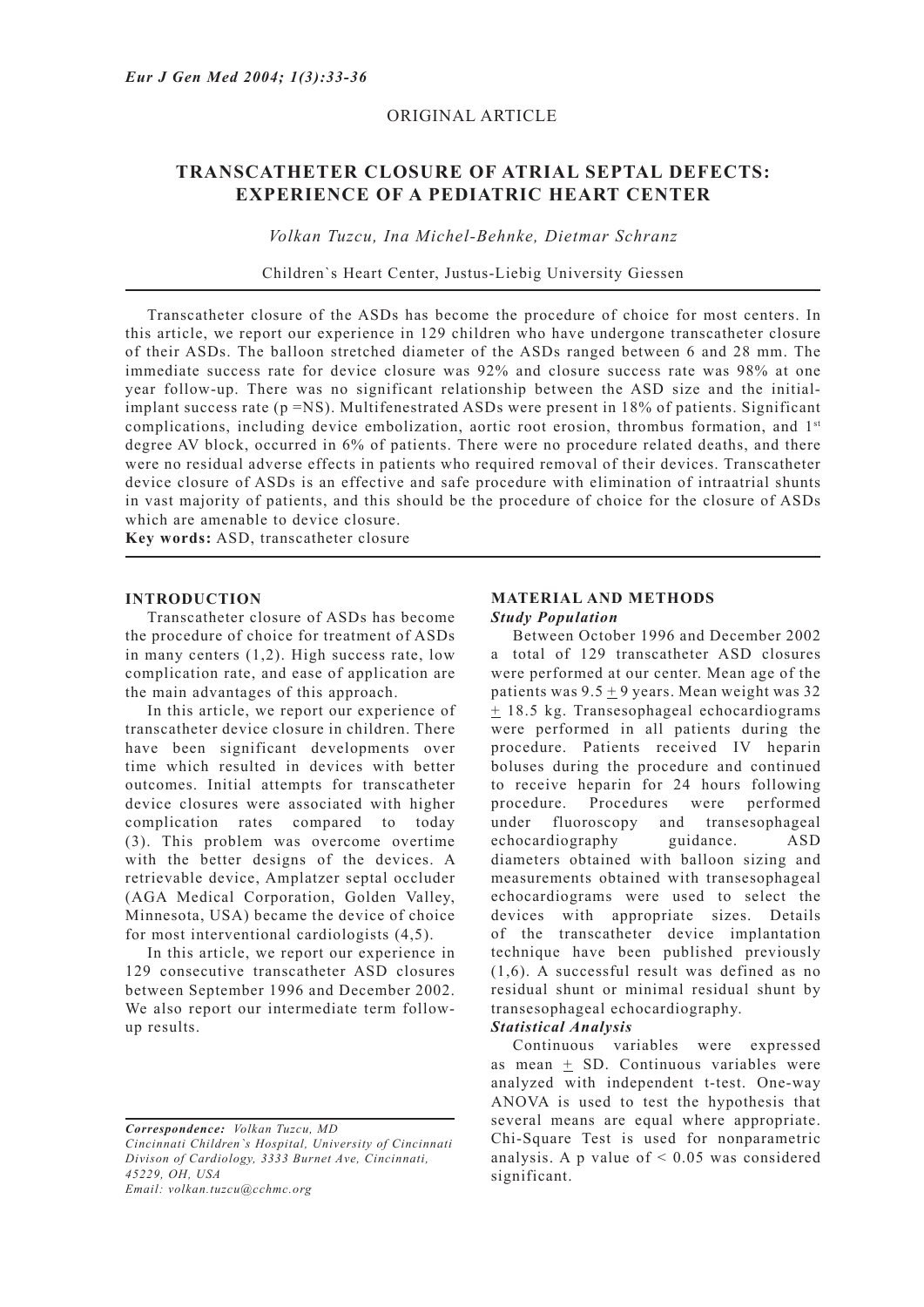**0 10 None Minimal Medium N-**

**Figure 1. Boxplot representation of residual shunts at initial implantation and its relation to the balloon stretched ASD sizes (p = NS). X-axis labels represent degree of residual shunts.**

### **RESULTS**

Total of 85 Amplatzer, 20 Angelwing, 10 Cardioseal, 10 Starflex, and 4 Helex devices were implanted during that period. Average procedure time was  $111.7 \pm 49$  minutes. Average fluoroscopy time was 9.6 + 7.4 minutes. Device selection was per operator`s preference, however after September 1999, predominantly preferred device was Amplatzer (90% of devices between September 1999 and December 2002). Mean native diameter of the ASDs with transthoracic echocardiogram measurements was  $10.6 \pm 3.5$  mm (4 to 25) mm), and mean balloon stretched diameter of the ASDs was  $15.6 + 3.5$  mm (6 to 28 mm). Initial closure success rate was 92% (No residual shunts in 90 and minimal shunts in 29 cases). Medium amount of shunts were present in 8 patients. Average follow-up was 926  $\pm$  592 days. Follow-up data was available in 95 patients at 1 year. At 1 year closure success rate was 98%. Two patients continued to have medium amount and 2 patients had minimal amount of residual shunts. Rest of the patients did not have any residual shunts. At 2 year follow-up, other then the 2 patients with medium amount shunts, no other shunts were observed. Both of these patients had multifenestrated ASDs and both

patients required removal of the devices, one surgically, other by interventional approach. Overall success rate was 97% (65 of 67 patients) at 2 years.

The comparison of the various type of ASD devices revealed some differences. Immediate closure success rates were as follows: Amplatzer device: % 96 (82 of 85), Cardioseal: 60% (6 of 10), Angelwing: 100% (20 of 20), Helex: 100% (4 of 4), and Starflex: 90% (9 of 10). At one year followup: Amplatzer device: 100% (57 of 57), Cardioseal: 78% (7 of 9), Angelwing: 100% (20 of 20), Helex (no follow-up available), and Starflex: 100% (10 of 10).

At the initial implantation time 4 of 10 Cardioseal cases had medium amount of shunts. One of these patients had decreasing shunt over time and at 2 year follow-up there was no residual shunt. Two of these patients continued to have medium amount of shunts at 2 year follow-up. Both of these patients had multifenestrated ASDs and because of significant persistent residual shunts they both had surgical closure of their residual ASDs. In one patient with medium amount of shunt in that group, no follow-up data was available after implantation.



**ASD size**

ASD size

**20**

**30**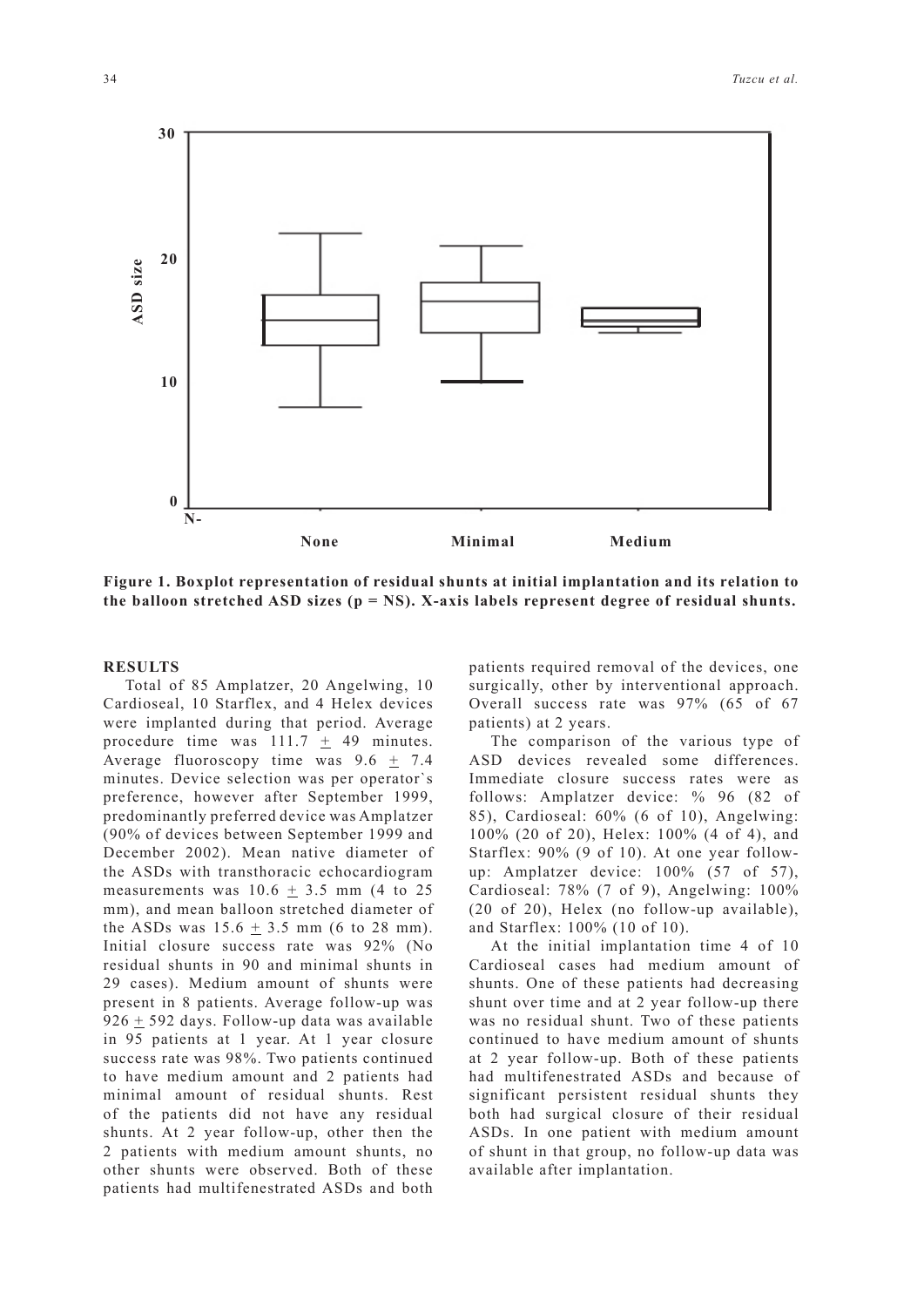One-way ANOVA did not show any significant relationship between the ASD size and the initial-implant success rate  $(p = NS)$ (Figure 1). We were able to close ASDs up to 28 mm in diameter successfully.

Among the 129 cases, single ASDs were present in 106 and multifenestrated ASDs were present in 23 patients. Closure success rate was 96% (102 of 106 patients) in single ASDs and 82% (19 of 23 patients) in multifenestrated ASDs. This difference was statistically significant ( $p < 0.05$ ).

Procedure-related complications were as follows: 3 devices embolized, one was removed surgically and rest of them were removed with interventional approach using snare catheters. One patient had erosion of the aortic root with effusion. This required surgical removal of the device. One patient developed 1st degree AV block. One device was not in acceptable position and had to be surgically removed. Two patients had evidence of thrombi. One had suspected thrombus in the pulmonary arteries, and in the other one thrombus was located on the left atrial disk of the ASD device. There were no procedure related deaths, and there were no residual adverse effects in patients who required removal of their devices.

### **DISCUSSION**

This report shows that transcatheter closure of the ASDs can be safely performed in children with a high success rate. Amplatzer device seems to be very effective and easily applicable with probably less complications compared to other device models (7,8). Even large ASDs can be closed with Amplatzer device successfully unlike other devices (9). Although we reported the comparison of different ASD devices, there was not enough number of cases to make that comparison statistically significant. The fact that Amplatzer device can easily be repositioned or retrieved in the event of an unacceptable position, contributes to the high success rate and the low complication rate (5). This device became the device of choice for most centers utilizing this technique. In many centers, surgical closure of ASDs is only considered when ASD is not appropriate for transcatheter closure (10). Our results are also supportive of the high success rates for Amplatzer device closure of ASDs in children.

Our experience revealed a high success rate for transcatheter closure of ASDs with very low complication rate at the intermediateterm follow-up.

Two patients had significant complications. One patient had aortic root erosion which occurred 3 months following implantation. This patient had an Angelwing device and was noted to have pericardial effusion on echocardiogram at 3 month follow-up. The device was explanted and the defect was repaired surgically. Another patient had thrombus formation on the left atrial disc of 26-mm Amplatzer device.

Of note, majority of the initial shunts were minimal shunts and at 2 year follow-up there was no patient with residual minimal shunts. The ASD-closure success rates were very similar between the 1<sup>st</sup> year and 2<sup>nd</sup> year follow-up visits (% 98 and % 97). The higher success rate at these follow-up visits was due to the decrease of shunts in some patients who initially had medium amount of shunts.

In conclusion, transcatheter closure of ASDs can be safely and effectively performed in children. Elimination of intraatrial shunt can be achieved in 97% of the patients. Even the multifenestrated ASDs can be closed successfully with this technique. The intermediate follow-up results are very encouraging and this should be the procedure of choice for the ASDs who are amenable to transcatheter closure.

### **REFERENCES**

- 1- Fischer G, Stieh J, Uebing A, et al. Experience with transcatheter closure of secundum atrial septal defects using the Amplatzer septal occluder: a single centre study in 236 consecutive patients. Heart 2003;89:199–204
- 2- Bennhagen RG, McLaughlin P, Benson LN. Contemporary management of children with atrial septal defects: a focus on transcatheter closure. Am J Cardiovasc Drugs. 2001;1(6):445-54
- 3- Rashkind W. Transcatheter treatment of congenital heart disease. Circulation 1983;67:711–16
- 4- Faella HJ, Sciegata AM, Alonso JL, et al. ASD closure with the Amplatzer device. J Interv Cardiol 2003;16(5):393-7
- 5- Omeish A, Hijazi ZM. Transcatheter closure of atrial septal defects in children & adults using the Amplatzer Septal Occluder. J Interv Cardiol 2001;14(1):37- 44
- 6- Du ZD, Cao QL, Rhodes J, et al. Choice of device size and results of transcatheter closure of atrial septal defect using the amplatzer septal occluder. J Interv